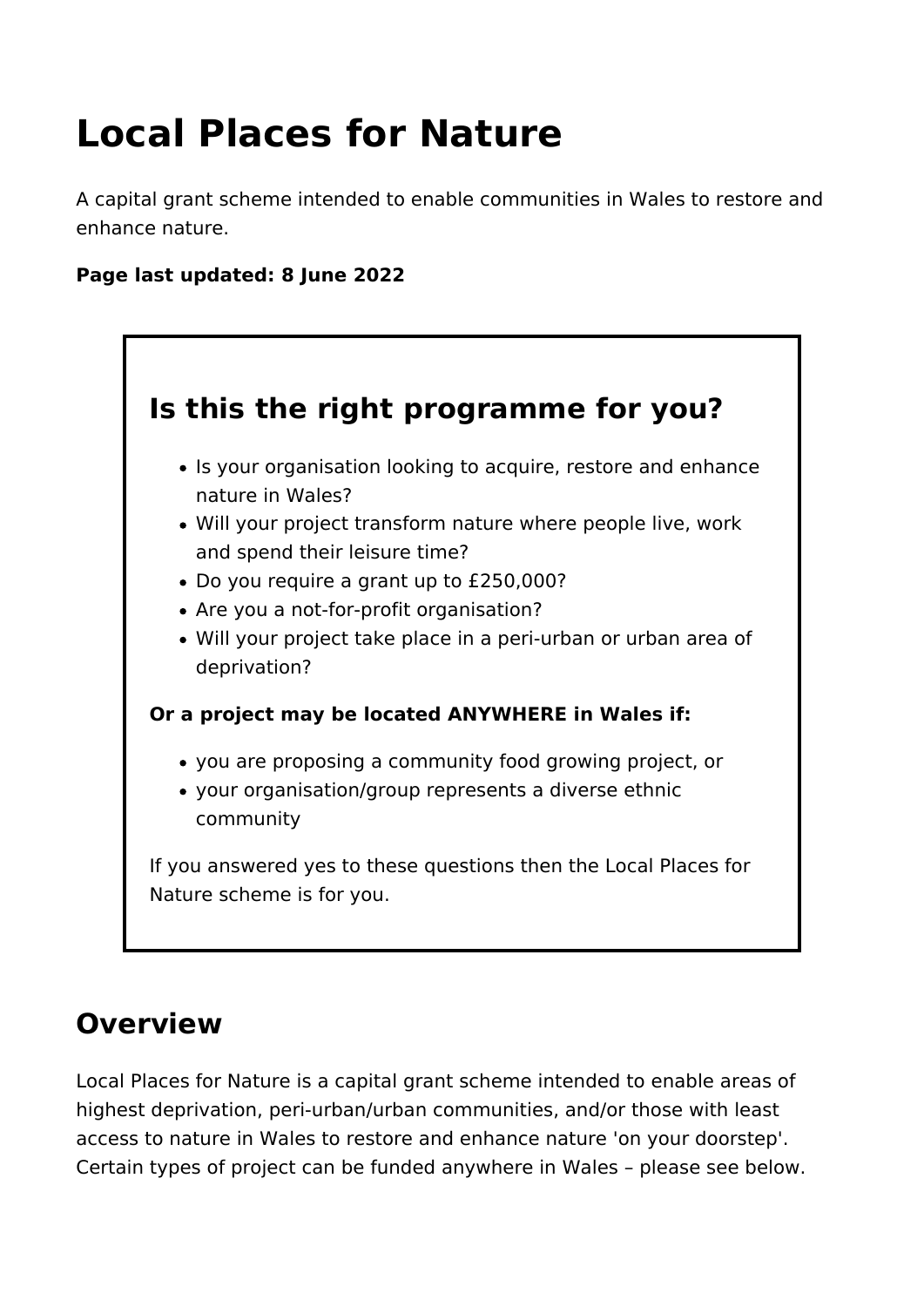This funding is primarily for:

- projects located or servicing the needs of communities in th deprived ar@ Rs
- . community food growing projects anyw@Rre in Wales
- organisations/groups representing a diverse ethnic community of Wales

If the project area falls within the 50% LEAST deprived of areas able to apply for funding. Particularly, if your project will incre of a wider range of people in natural heritage, and/or if those a project have a specif P de as edemail us with brief nellent daining the postcode of the project site, so we can further advise.

We are offering two levels of grant:

- 1. $£10,000$  to  $£100,000$  for capital projects that will acquire, restore and enhance nature in areas of deprivation
- $2.E100,000$  to  $E250,000$ . We are offering a limited number of  $g$ £250,000. We are particularly interested if your project is Idential one of the 50% most deprived communities or if you are eng specific need. Deprivation is measured using the overall dep in the Welsh Index of Multiple Deprivation. Please use your [check your eligibility against the overall deprivati](https://statswales.gov.wales/Catalogue/Community-Safety-and-Social-Inclusion/Welsh-Index-of-Multiple-Deprivation/WIMD-maps-2019)on measure [interactive](https://statswales.gov.wales/Catalogue/Community-Safety-and-Social-Inclusion/Welsh-Index-of-Multiple-Deprivation/WIMD-maps-2019) map .

If you are seeking a grant between  $£100,000$  and  $£250,000$  plea  $n$ atur@heritagefund.before proceeding any further with the proc please continue to read this grant criteria.

We are particularly looking for projects that can be seen 'from This means where people live, work, access public services, tra their leisure time.

Funding nature is our joint priority

Nature is our oldest form of heritage. Looking after nature and understand its importance has never been more relevant. The n nature s recovery is urgent.

That s wfluy nding landscapes and snature ategic funding priority for Government and The National Lottery Heritage Fund.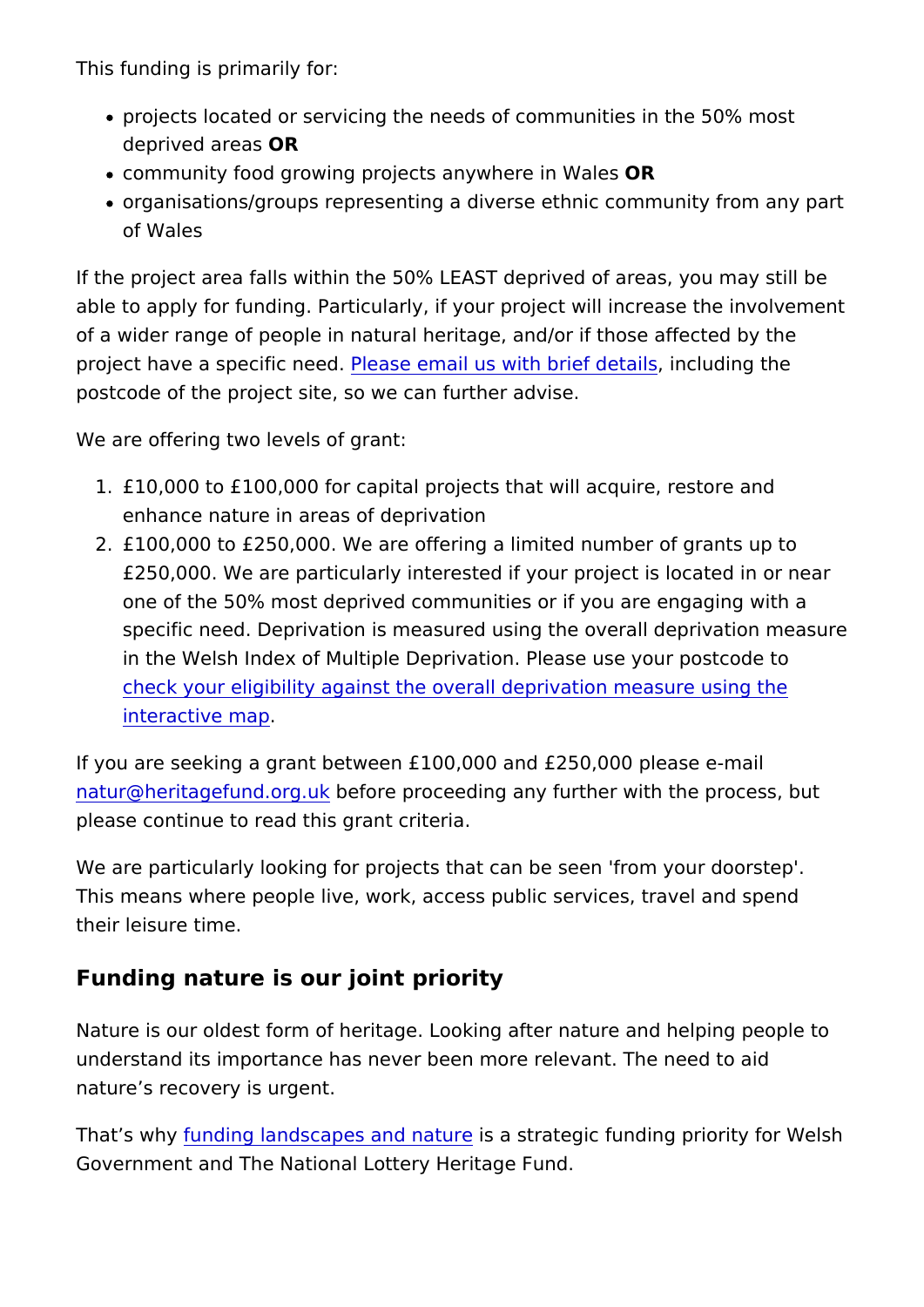## What the Local Places for Nature scheme of

- up to one year of grant funding for nature projects worth up
- up to 100% funding
- funding for not-for-profit organisations (statutory and third bank account and a constitution
- pre-application advice (nieatuern@ahie:ritagefund).org.uk

#### Timings

- $\bullet$  decisiow sthin eight weeks application
- the grant programme will remain open until funds are exhaus
- we encourage you to apply as soon as possible, so that you to deliver your project

Requirements

- projects must be able to maintain the asset long term, and p maintenance plan as a supporting document to any funding a
- funding cannot be used for the running cost of organisations maintenance costs of existing assets

The total available funding is  $£941,000$  from April 2022 to Marc March 2022). The programme is jointly funded by the Welsh Gov National Lottery Heritagep Fauth of Lioscal Places for Nature initiative that aims to restore and enhance nature across Wales.

## Stop, Grow, Change for Environmental Gro what we expect from projects

First Minister's commitment to the Local Places for Na Actions that make an impact locally

The First Minister of Wales manifesto commits to halt and reve nature and to grow the environment for the benefit of future generations.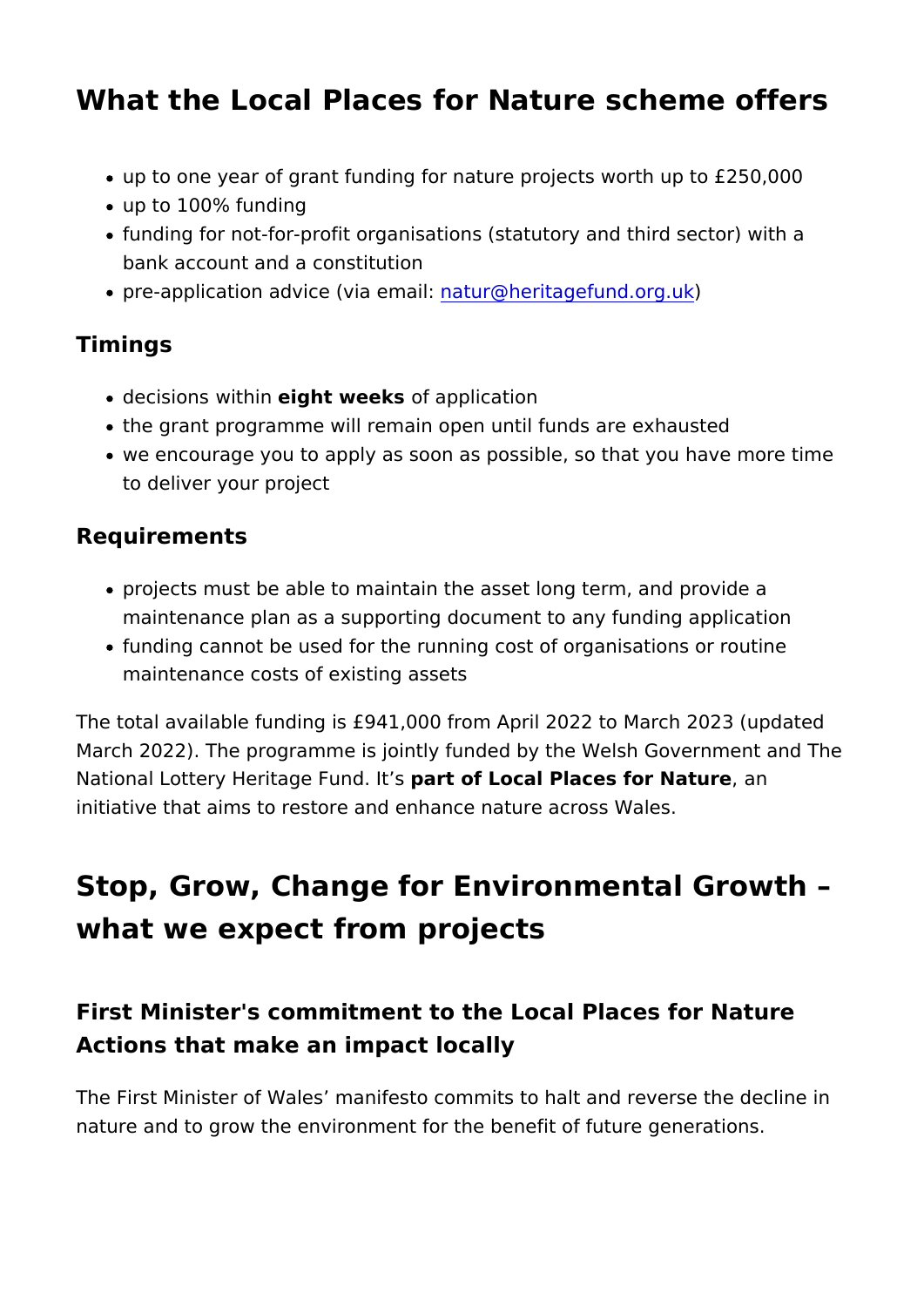Local Places for Nature will enable people to see improvements to the natural environment 'from their doorsteps'. This includes community-led activity and tending to everyday places that we all love.

The scope for Local Places for Nature is broad and we intend it to be locally determined. But it must include at least one of the Local Places for Nature Actions:

- 1. increase wildflower planting to create pollinator habitat sites
- 2. create wildlife habitat at a railway station or transport interchange
- 3. create or restore a community orchard
- 4. create or restore sensory gardens for therapeutic purposes in health care settings (NHS or charities only)
- 5. increase local tree planting including street trees, orchards and small woodlands including tiny forests
- 6. increase community food growing opportunities including the provision of allotments in all areas of Wales

The Local Places for Nature Actions may not be the focus or reason for the project, but should be incorporated to deliver greater value and benefit.

More detailed definitions of what constitutes a Local Places for Nature Action will be sent to all potential applicants when we respond to submitted Project Enquiry Forms.

Projects may intend to:

### **Stop the decline in nature, eg:**

- halt and reverse the negative impact of historic practices and restore habitat on land, in local rivers, streams and ponds and in the marine environment
- minimise the use of pesticides, fertilisers and peat-based compost
- reduce water pollution
- change mowing practices
- remove invasive and non-native species and other threats to nature
- improve water regulation and drainage

### **Grow nature, eg:**

- increase the number and extent of 'places for nature'
- create wildflower meadows and places for pollinators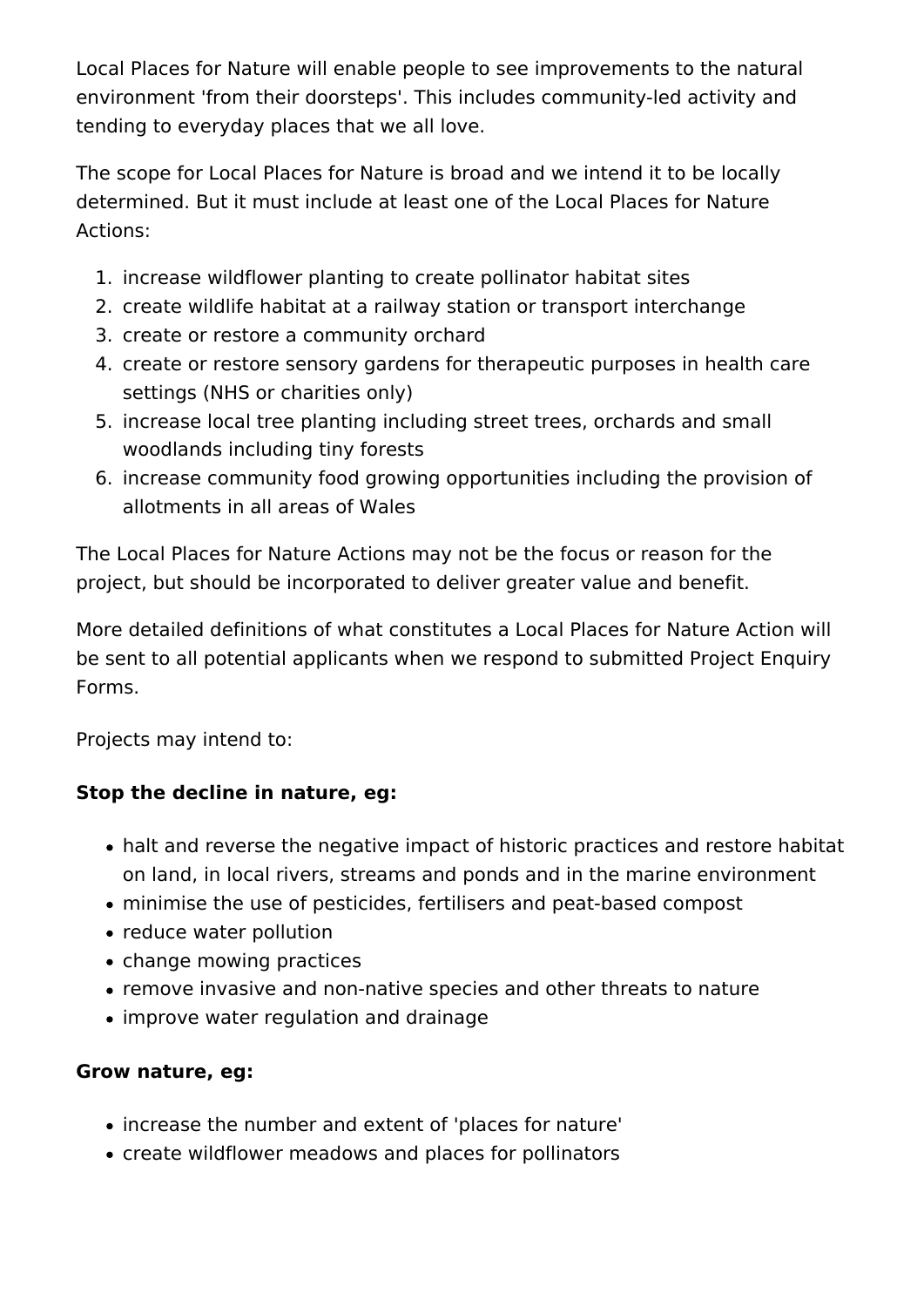- increase species abundance
- develop resilient ecological networks, green corridors and wildlife passages
- increase community orchards, the capacity and availability of community growing, allotments
- encourage nature onto public sector estate for example public buildings, public spaces, community gardens and other public assets
- increase or create urban green spaces, street trees, urban green infrastructure and green roofs
- increase biodiversity for example through: helping pollinators, hedgerows, flower-rich meadows and verges, woodlands and by creating meadow areas on sloping land

#### **Change practices, eg:**

- encourage and remove barriers to 'doing the right thing'
- change land use to promote nature, restore habitats, change the capacity of an area for flood or surface water attenuation
- improve soil and water quality
- increase safe access to drinking water (refill stations/water fountains)
- improve air quality/remove pollutants
- use green infrastructure to minimise flooding or improve water availability
- acquire, restore and enhance nature in our towns and cities and in the marine environment

Please note that these are just a few ideas for action. We encourage projects to be innovative.

Many projects could be supported at a local level but some landscape-scale projects may be considered.

## **Buying land**

We can fund projects that involve the purchase of land that is (or will be) important as local places for nature, and are at or below market value.

The principal reasons for purchase must be a benefit for long term restoration and enhancement of nature and for creating publicly accessible green space.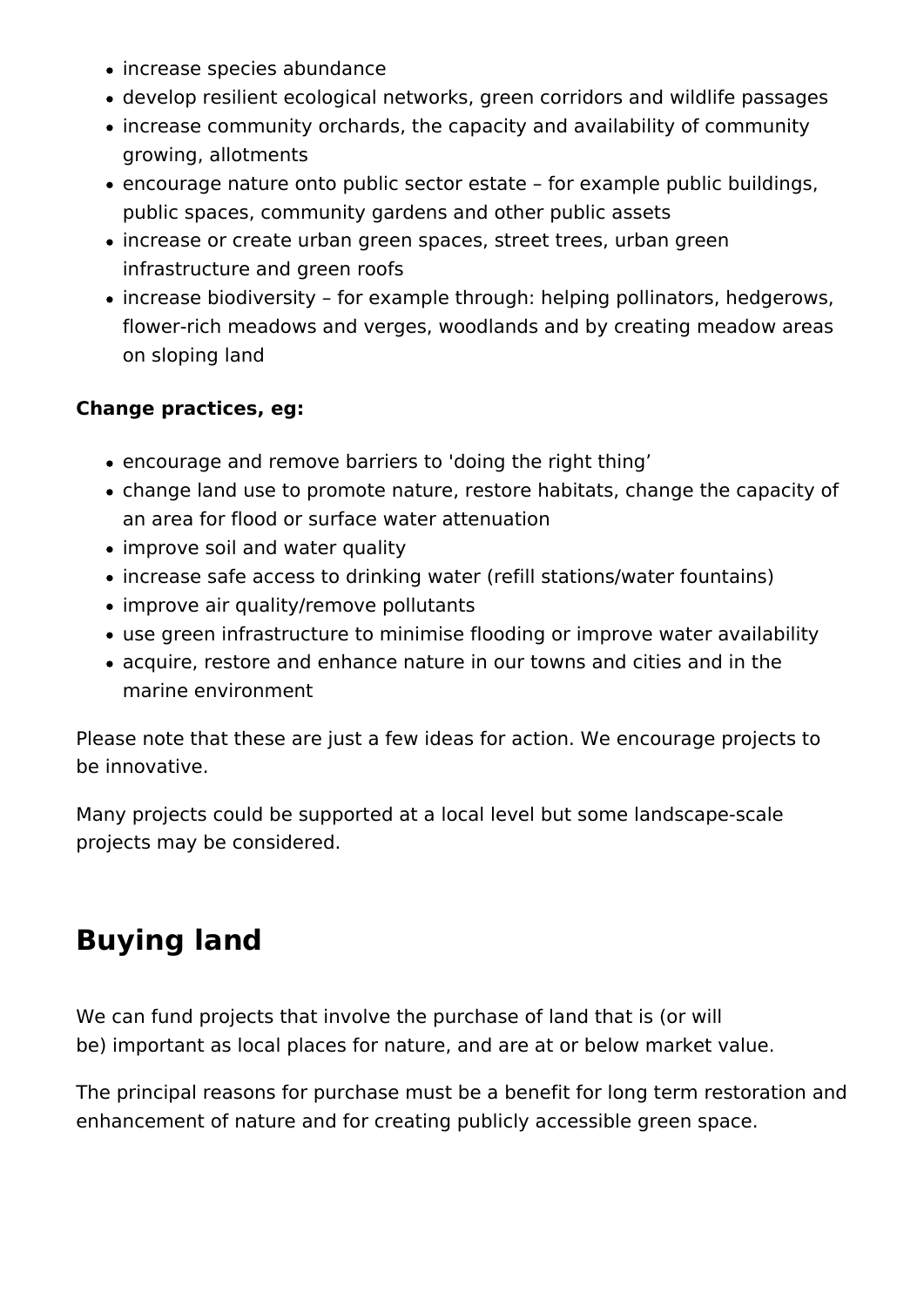If you already manage the land and/or buildings that you want to buy, you will need to show us what extra benefits the purchase will bring.

You will need to show that all options for entering into an appropriate management agreement with the freehold owner have been explored before seeking a grant for purchase.

We can help you to buy land if you demonstrate in your application form:

- the significance to nature in a local, regional or national sense, now or once the project has been completed
- there is a clear need for the purchase
- how nature will be restored and or enhanced as a result of your purchase and that at least one of the Local Places for Nature Actions will be delivered as a result
- any changes you make to the land will follow the 'do no harm' principle for nature
- existing man-made structures may be included in your proposal, provided they contribute to creating a place for nature (eg: through demolition or retention)
- you have discussed your proposal with the Local Nature Partnership
- the purchase will contribute to more people engaging with nature
- the price accurately reflects the condition and value
- you have the capacity and expertise both to undertake the land purchase and to restore and enhance nature
- you have adequate plans and capacity for management and maintenance of a natural asset over a period of at least 10 years after project completion

Projects involving acquisition of land must demonstrate good value for money, be well planned and demonstrate that it meets needs identified by the community. We will not support purchases that we think are above market value.

If we award you a grant, we may require a charge on the land and/or buildings. We can fund all associated purchase costs such as agent's fees, saleroom fees and taxes. Please ensure these are reflected in your cost table.

If your project includes buying a heritage item, land or building, the terms of the grant will last indefinitely. If you wish to dispose of what you have bought in future, you can ask for our permission. We may claim back our grant.

We would need the following information about the purchase: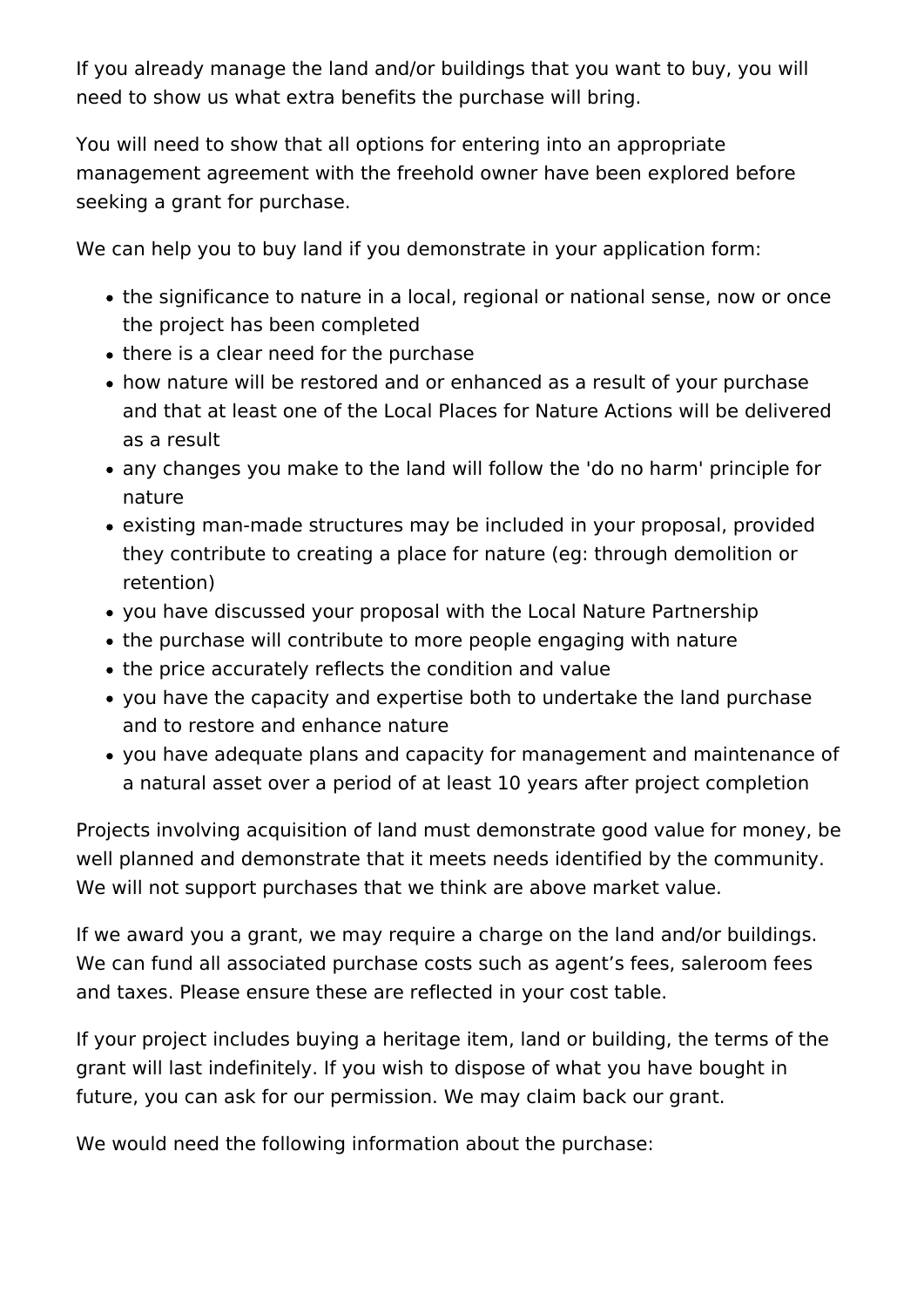- a location plan, to scale and clearly identifying the extent of the land or building to be purchased and any relevant access to the land and building
- the current status of the land, its current environmental condition, and assessment of the impact of your plans
- the plan to restore and enhance nature and the expected benefit to nature of the purchase
- One independent valuation. This should include a detailed explanation of how the assessment of the market value was reached. We welcome valuations by the District Valuer. We may also arrange for our own valuation. We will normally be prepared to support a purchase at a figure up to 10% above the top of any range in an accepted valuation.
- evidence that the current owners are the owners (have legal title) and have the right to both sell the land and/or building and transfer the title to the new owner
- evidence of any legal covenants, or rights (such as fishing, shooting, mineral, drainage), or long- or short-term tenancies, or rights of way or access, or any other interests which are attached to the land or building

## **Leasing land**

The bulk of this grant scheme (85%) is made up of capital. Capital funding may not be used to lease land, so any proposal that includes leasing land is likely to be ineligible for funding.

## **Preparing your application**

It's important that you think about how your project will meet the requirements for this grant scheme.

Your project must meet one of the four following descriptions:

- 1. be in a peri-urban or urban area, an area of deprivation and/or an area with limited access to green space
- 2. **OR** significantly increase the involvement of a wider range of people in natural heritage
- 3. **OR** be from an organisation that represents diverse ethnic communities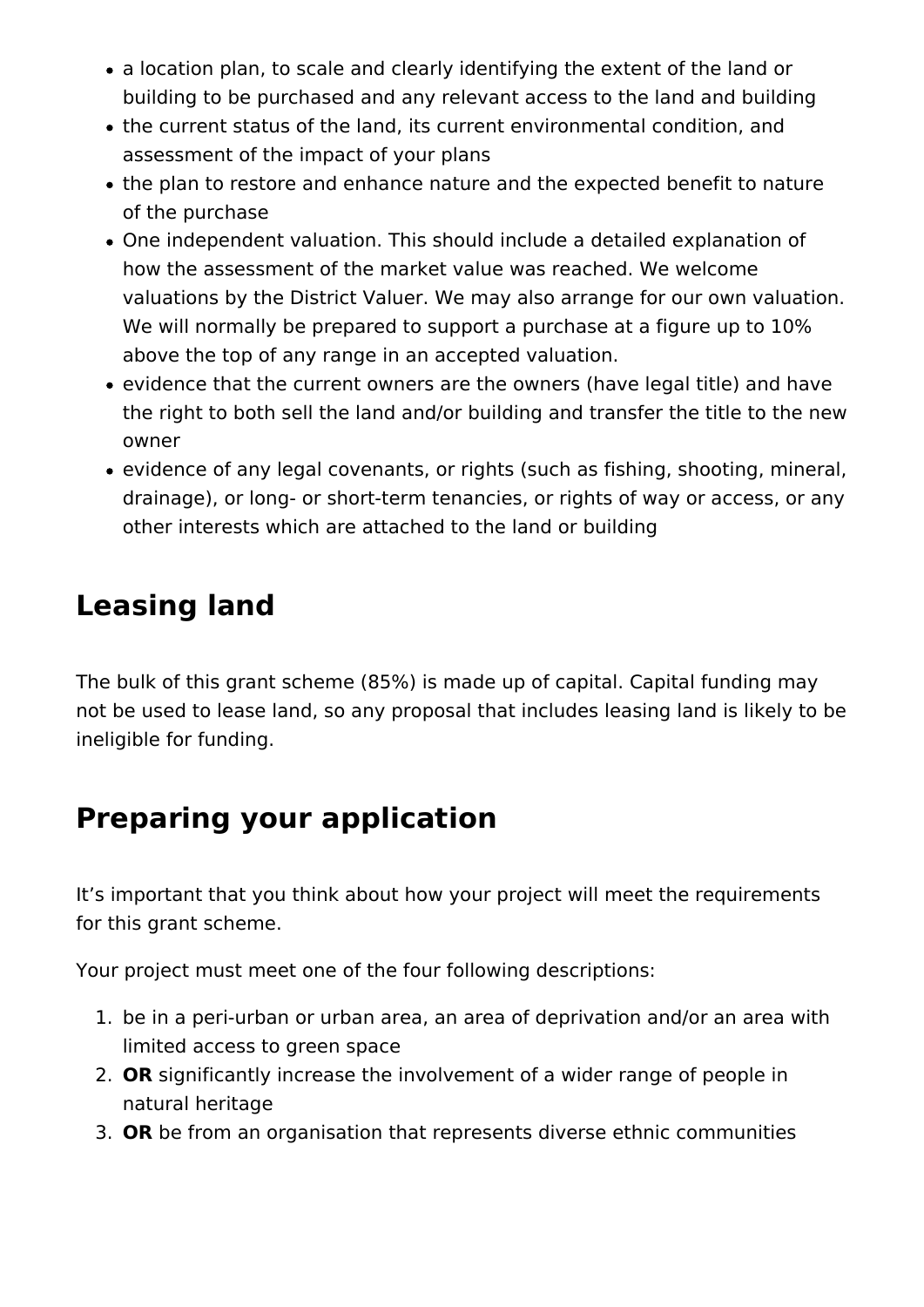4. OR you want to deliver a community food growing project any Wales

And must achieve the following:

- acquire, restore or enhance nature
- deliver nature that can be seen 'from your doorstep'
- deliver a capital asset that has a plan for future maintenand
- have a plan for local activity, designed and led by communit
- $\bullet$  enable participation for a wider range of people: helping the and value nature, leading to individual and community action enhance nature
- demonstrate additional multiple benefits spanning environme economic and cultural wellbeing
- understand and enhance existing biodiversity of the selecte
- follow accepted guidance on biodiversity and biosecurity, fo locally sourced plants, avoiding non-native invasive species pesticides and the use of peat-based materials

#### Welsh Language

You must consider the Welsh language in all aspects of your wo you will promote and support the Welsh language and reflect th of Wales. You will need to show how you will offer bilingual pro project budget and plan. You should include the budget for tran 'Other' costs category in the project costs section of the applic would like more information on how to do this, please get in tou language support demonthcymraeg@heritagefund.org.uk

#### Acknowledgement

You will need to acknowledge your grant  $W \circ W$  is the outernment [grant guida](https://www.heritagefund.org.uk/funding/logo/nature-networks-fund/acknowledgement)nce .

#### What you can spend the money on

Capital spending is money that is spent on investment and thing growth in the future. Nature is our greatest asset it underpins now and in future, as a society. Examples of capital expenditur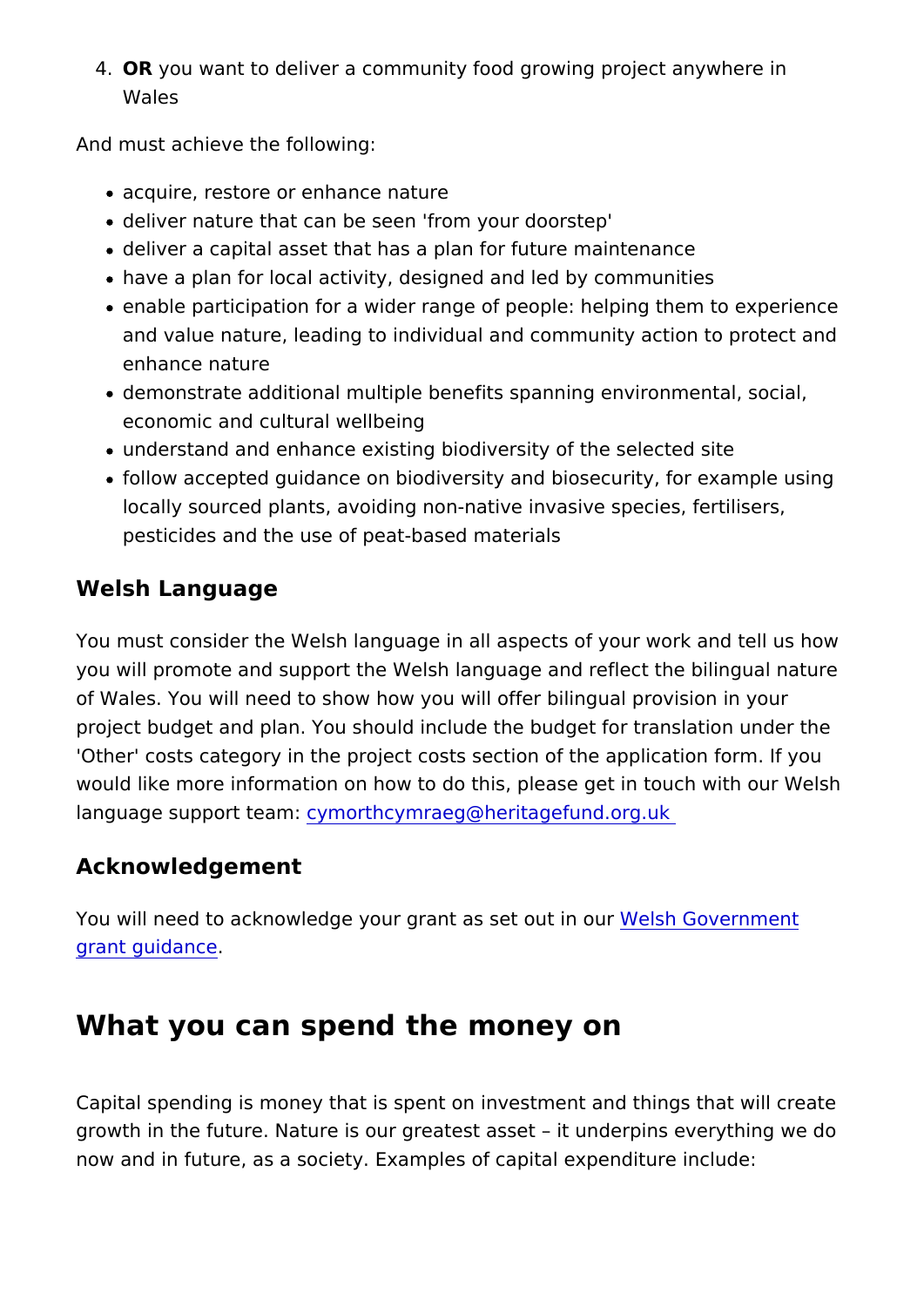- purchasing of native trees, shrubs and other plants to create the local place for nature
- Purchase of equipment to restore and enhance nature. Capital spend also includes training in using the machinery and purchasing fuel for use during the project.
- preparation of a site such as removing man-made structures to create places for nature, creating new (but not replacement) fencing and accessible pathways to protect nature, removing invasive species
- purchase of land to create places for nature and accessible green space
- purchase of equipment, tools and seeds etc to create a community growing area
- project planning, procurement and financial management of the Project costs to bring the capital asset into being up to 10% of the total fund
- cost of labour associated with any activities related to the creation of the natural asset

Up to a maximum of **10%** of this capital grant may be used to enable project delivery. By this we mean associated project delivery costs that enable you to create the place for nature such as:

- project planning
- procurement materials
- financial management of the project
- compiling and analysing management information of project delivery

You may not include core organisational costs (or a proportion of) such as office lease, heating, lighting, ICT, as these are your normal business running costs. You may not include the ongoing cost of maintenance, training and running costs.

## **Activity costs**

You may also include costs that enable the project to involve people in delivery and meet The National Lottery Heritage Fund mandatory outcome that 'a wider range of people will be involved in heritage'. You can find more about our mandatory outcome in the detailed application guidance below.

These costs can be up to **15%** of the total grant amount applied for.

Examples of expenditure may include:

events to promote the places for nature scheme to the wider community, and to celebrate community achievements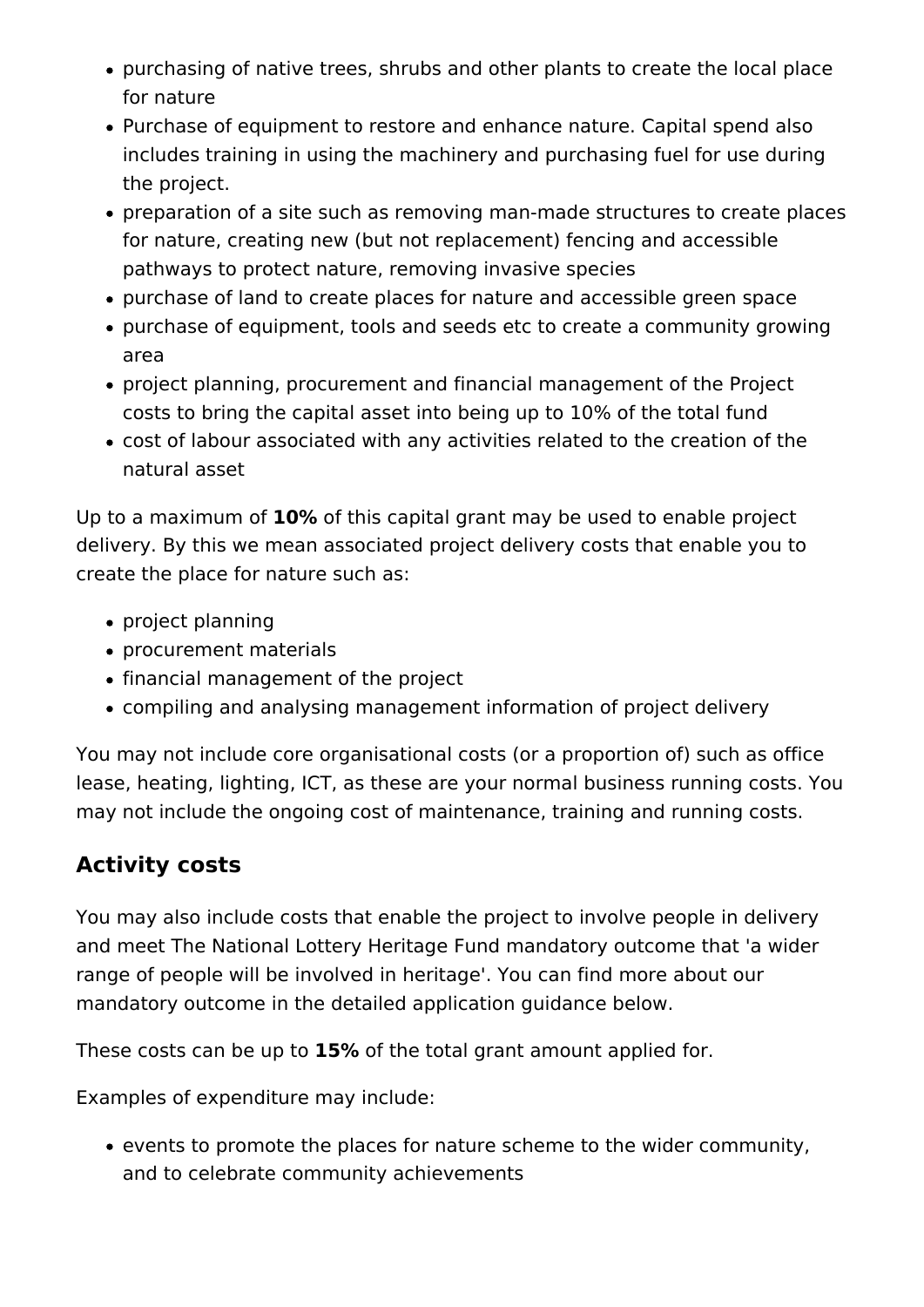- additional hours for an existing volunteer co-ordinator to re support volunteers to participate in delivering the place for
- . volunteering good practice and expenses ales Comenwith for [Voluntary Action g](https://wcva.cymru/wp-content/uploads/2020/01/Model-volunteering-policy.pdf)uidance
- project promotion activity

You can't spend the money on:

- Full Cost Recovery of organisation's core costs
- maintaining existing assets
- remedial works or replacement of existing assets that are al nature (for example gates, pathways)
- . Works that are not primarily about enhancing or restoring na example, visitor centres, interpretation (this is not primarily programme, any access arrangements must be a small part of based project as a whole).
- a focus on tree planting however, tree planting may be inc a broader overall scheme
- Welsh Government recognises that ash dieback is a significa Wales, but the Local Places for Nature programme does not focus. The Heritage Fund will not be considering application solely to remove or manage ash dieback, because it does no enhance nature. We may consider projects which have a small ash dieback, as part of a wider project to restore and enhan application will need to provide strong evidence that demon gain to biodiversity and creation of resilient ecosystems.

## How to apply for £10,000 £100,000

- 1. visit oupplication pantal register an account (or log in if you applied to The National Lottery Heritage Fund previously)
- 2.from the pull-down menu choose £10,000 £100,000
- 3. complete and submit a Project Enquiry Form, so that you ca from us on your project before you complete your full applic 4.when you are ready, complete and submit a full application

There is no dedicated Local Places for Nature capital fund appl therefore you should follow these cansfull by interpretice our regular guidance and answer all questions in our medium  $(E10,000 - E100)$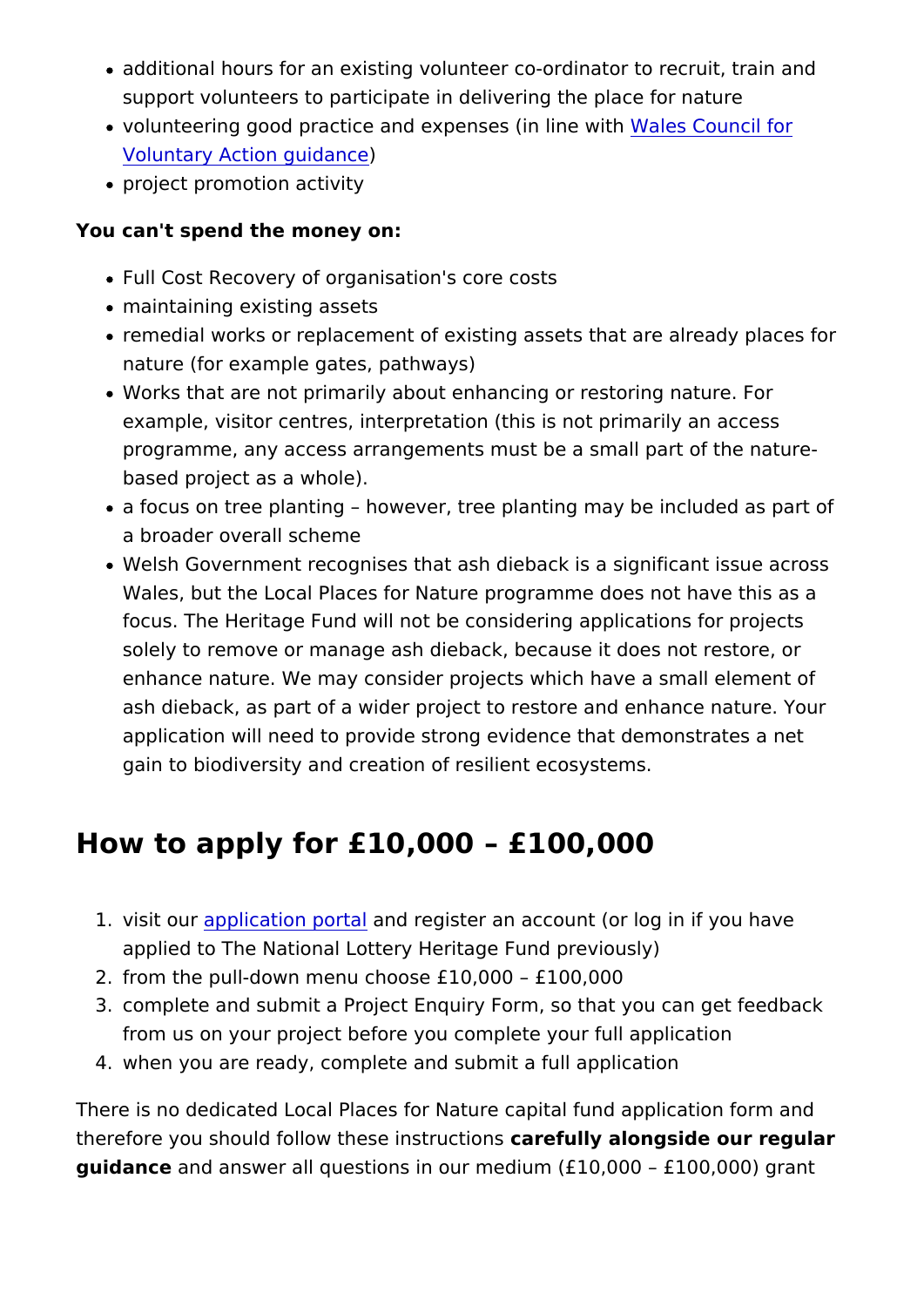applications.

Links to the relevant guidance and help notes can be found below

## How to apply for £100,000 £250,000

For grants over  $£100,000$ , start by contacting the Wales office Lottery Heritage Fund vnaturm@hleritagefund.orguumkay then be advised to proceed as follows:

- 1. visit oupplication pantal register an account (or log in if you applied to The National Lottery Heritage Fund previously)
- 2.from the pull-down menu choose £100,000 £250,000
- 3. complete and submit a Project Enquiry Form, so that you ca from us on your project before you complete your full applic 4.when you are ready, complete and submit a full application

There is no dedicated Local Places for Nature capital fund appl therefore you should follow thesecanstulucy indivions gside our regular guidance and answer all questions in our medium  $(E10,000 - E250)$ applications.

Links to the relevant guidance and help notes can be found below

## Naming your project

Start your project title with #NATUR to help us correctly identif For example: #NATUR Abercynon Wildlife Flower Meadow. There words.

## Supplementary guidance when applying for grants between £10,000 and £250,000

You will need to use this guidance alongside the application he the questions: The [applicat](https://www.heritagefund.org.uk/funding/sign-in)ion help notes appear appy bouation ple [form](https://www.heritagefund.org.uk/funding/sign-in) Please note these, but also refer to this supplementary gu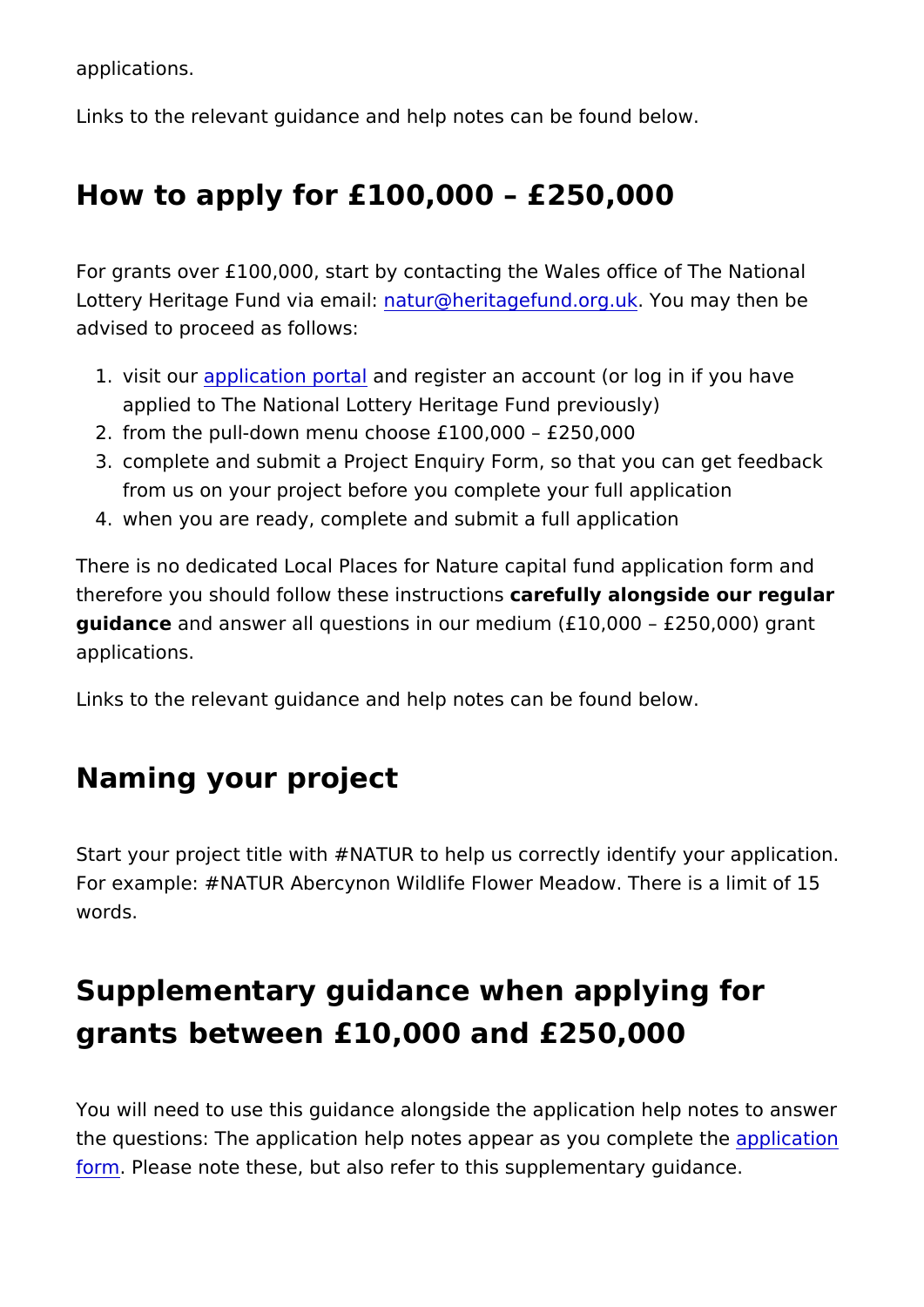1st block on the application form

Project TitPelease start your project titl# Maatmone Fworthexample #naturTownhillnaturegroup.

2nd block on the application form Application

Advice received in planning the project

Please mention all advice received. This could include advice f Nature Partnership Co-ordinator, other relevant community orga locality and The National Lottery Heritage Fund

project end date

This date would normally be no longer than 12 months from you unless a different timeframe has previously discussed with us.

Describe your idea

This is a key section in your application and should include information  $s$ levels of deprivation, typical age ranges, levels of employment, local access to green space, etc. You should tell us why Local would benefit those communities.

If your project relates to a geographic community the Welsh In [of Multiple Deprivation overall rating for t](https://statswales.gov.wales/Catalogue/Community-Safety-and-Social-Inclusion/Welsh-Index-of-Multiple-Deprivation/WIMD-maps-2019)he project address

Please use the bottom link (WIMD2019 interactive tool) and ent postcode. Please look at the percentage rating for the overall n deprivation at your project address. Please note this percentag description.

If your proposal involves a community of interest spanning diffe please provide the postcode of your main project base and desc community of interest.

Please also tell us:

- What is the current condition of the site?
- how your proposal will benefit nature, in particular pollinato predators, the range of native wildflowers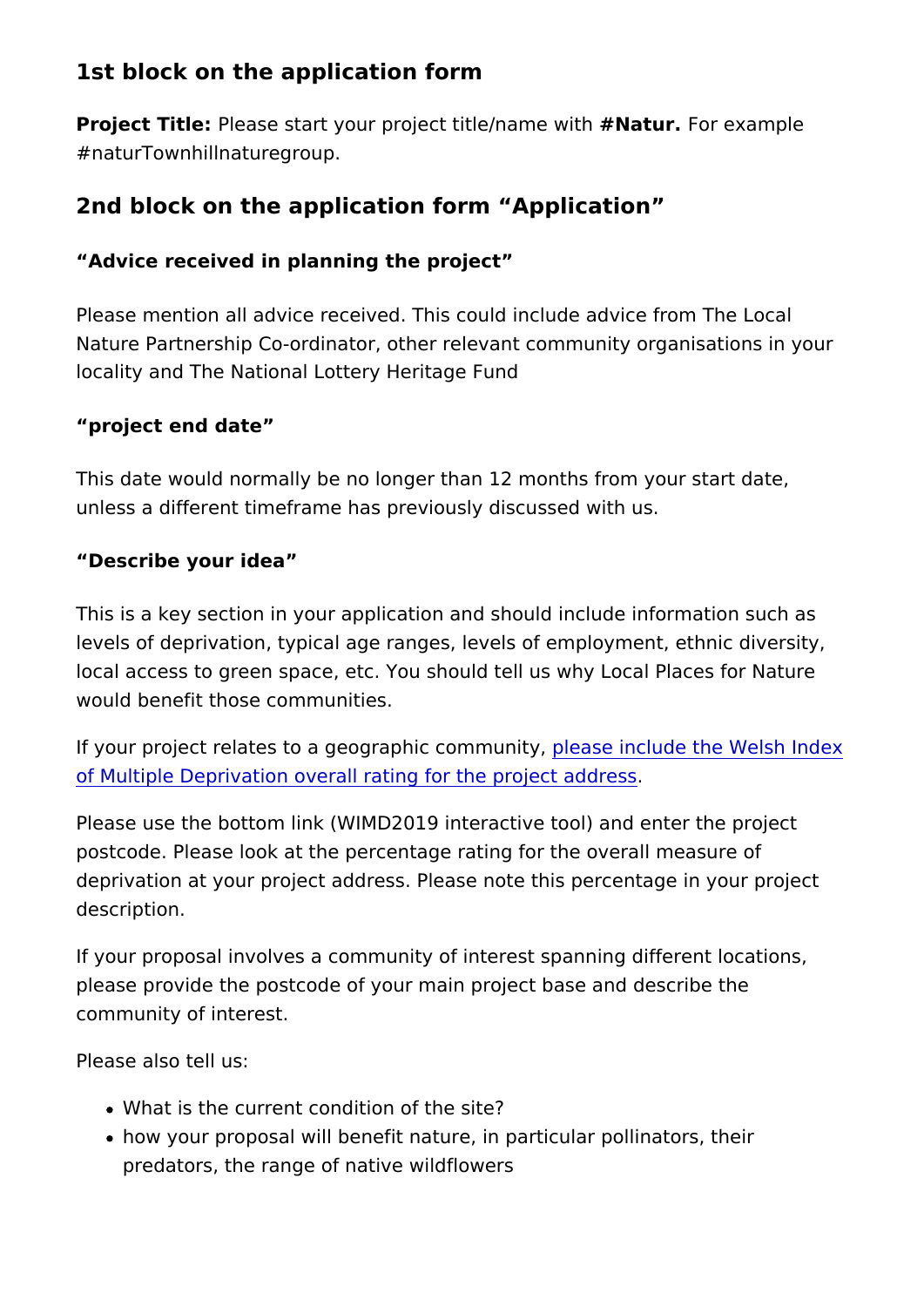- Will the proposal include nesting, feeding and roosting opportunities for bats and birds?
- How does the proposal contribute to species and habitat diversity in the area?
- how individuals and communities will be supported to become involved in the project
- how the work proposed will make a tangible difference to individuals, communities and the natural environment
- How will you ensure any plans for the future are "owned" and delivered for the community, by the community?
- What you will be spending the funding on (in general). There is additional space for a full budget later on in the application form.
- how you will include the Welsh language and/or community languages within your project

## **"What difference will your project make?"**

Tell us how you think the project will change individual and community attitudes and approaches to wildlife and the natural environment. Please reference back to the grant criteria, as required.

### **"What will happen after the project ends"**

This is where you must describe your ongoing maintenance plan for the site. Remember, we cannot fund anything after the project ends, but you must have a credible plan for maintaining the site into the future.

Please attach an ongoing maintenance plan as a supporting document. This should include what is to be done, by whom, for how long and how the maintenance plan will be resourced.

### **"Why does this project need to happen now?"**

This fund is competitive. You will need to explain the motivating factors in making this application. What is it about the community or location that makes this the right thing to do now? For an example, are there particular development pressures on remaining pieces of open space in the area? Or has the community been eager to improve their local environment, but lacked the knowledge or skills on how to progress?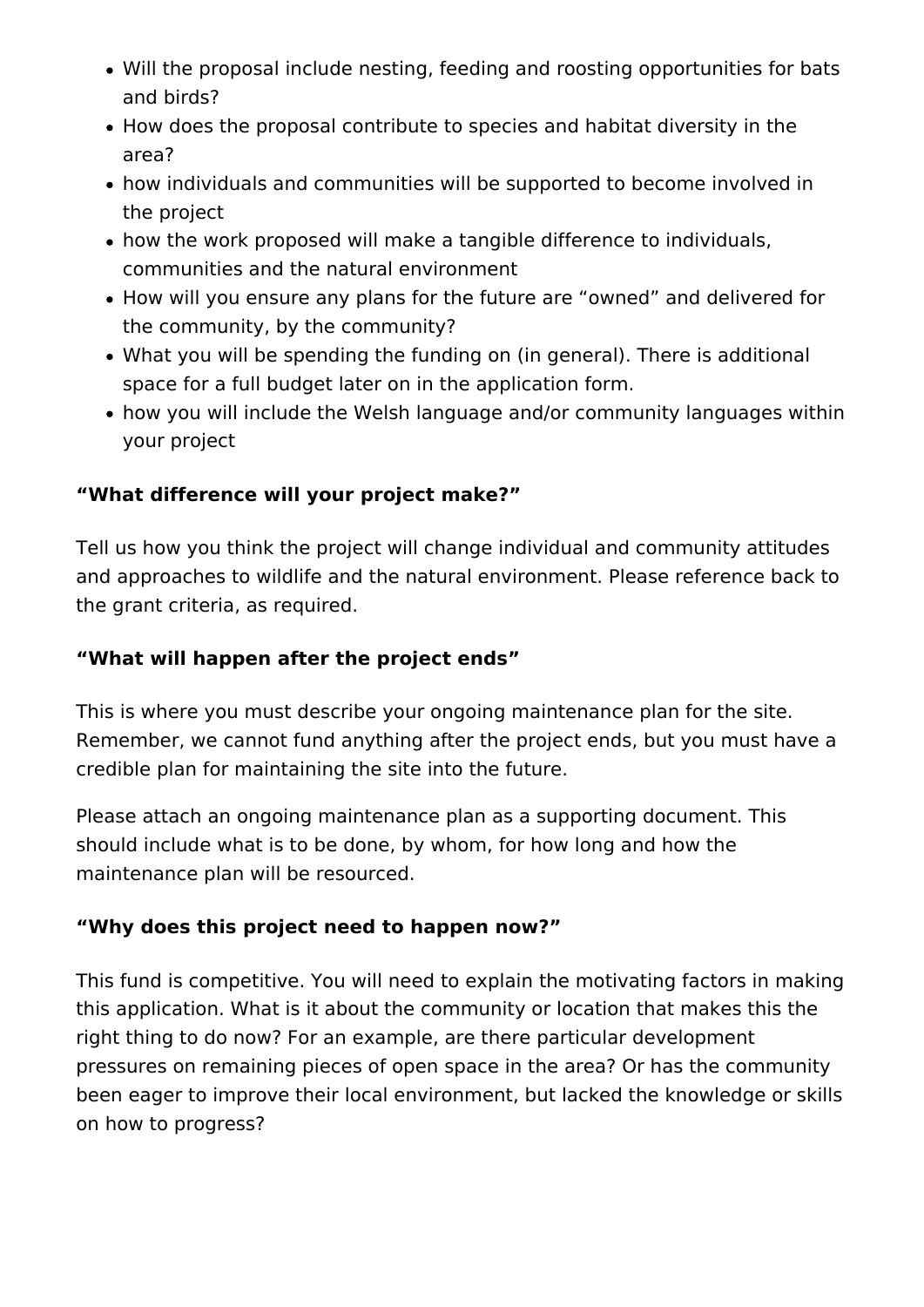How will you acknowledge your grant

You will also need to acknowledge that this is a Welsh Governm their logo and any other branding materials that **Ybecahse avaidat** [to acknowledge the National Lottery](https://www.heritagefund.org.uk/funding/logo/welsh-government-grant/acknowledgement) Heritage Fund

Please include details of how you intend to acknowledge these and digital formats, websites, social media platforms using Wel relevant community languages. Any costs relating to translation in your budget.

Does this project involve an acquisition?

If the answer is yes, you will need to include a map of the sit valuations and/or price of the land.

At risk

Read the note on this as Is nature (habitats and species) in yo risk? . We would expect this answer to be Yes

Will the project involve capital works?

Please detail the work and costs involved remembering that a m of this grant is revenue funding.

Heritage Designation

Please leave this section blank.

Project Outcomes

Your project must achieve our mandatory outcome to involve a people will be involved in heritage. This is mandatory and you medium or high to be successful in your application.

Please note for these grants we mean our landscapes and natu tell us how you will work with excluded and disadvantaged comm currently do not access Local Places for Nature funding to iden create solutions.

[Please look at our good practice guida](https://www.heritagefund.org.uk/funding/good-practice-guidance/inclusion)nce you ineedusrien further guidance.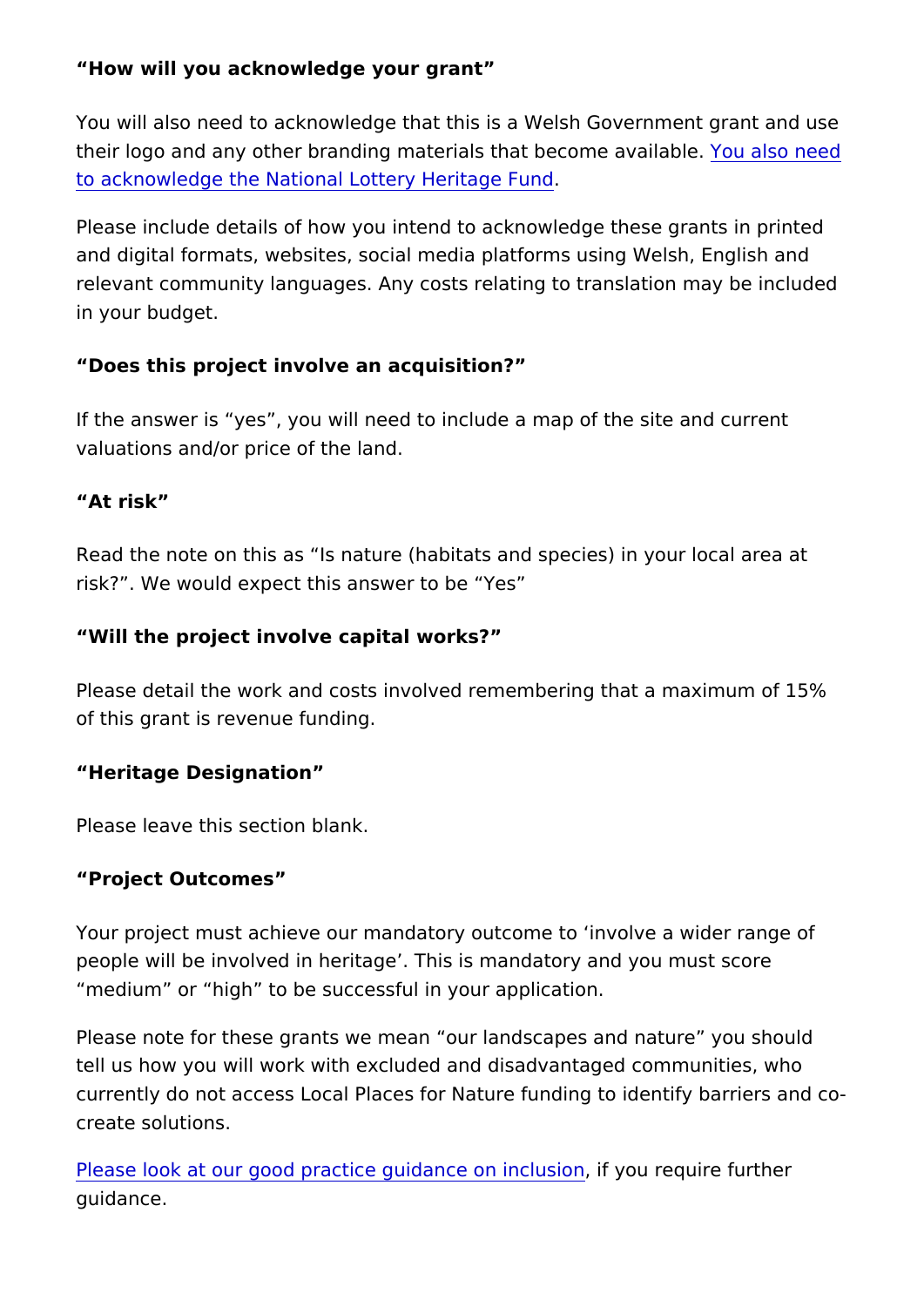## **Performance indicators**

You will need to demonstrate how your project has benefited the environment.

## **What you need to do**

- choose the performance indicators most relevant to your project from the list below
- submit your list of performance indicators (including how you will measure each one) as an attachment to your application

If you are successful in obtaining a grant, these performance indicators will be included in the agreed outcomes for the project.

### **Plants and animals**

Places for nature/habitat acquired [measured in square metres]

Places for nature/habitat restored or enhanced [measured in square metres]

Green walls/roofs created or enhanced [measured in square metres]

Connectivity – new green corridors/routes created/enhanced [measured in metres]

Pollinator improvements [estimated number]

Species abundance increase [estimated]

Priority species [number and species planning to benefit]

### **Water**

Capacity for flood or surface water attenuation [measured in cubic metres]

Improved water quality

Access to water [number of refill/water fountains]

## **Air**

Estimated reduction in CO2 [measured in equivalent emissions]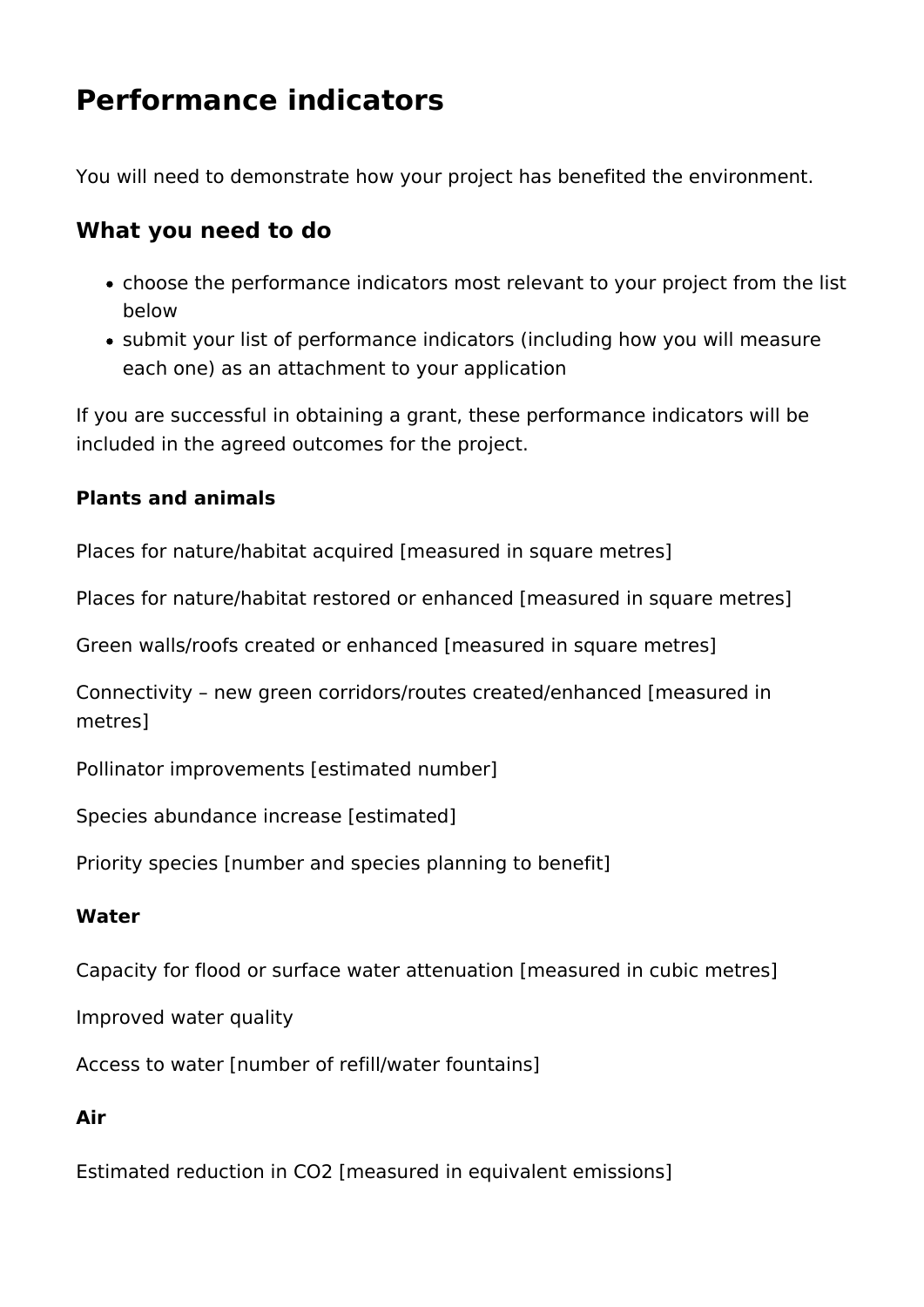Improved air quality

#### **Land**

Reduction in use of pesticides/fertilisers [measured in %]

Community growing [area by square metre/hectare]

Community growing [number of projects]

Accessible green public space created [measured in square metres]

Accessible green public space improved [measured in square metres]

### **Wellbeing of Future Generation Act benefits/impact**

Total number of traineeships employed on the project

Number of SMEs based in Wales which you will contract/subcontract

Estimated economic impact [measured in £]

Volunteers involved [number]

Volunteer hours contributed

Volunteers who report an improvement in wellbeing as a result of project involvement [number of people]

Community assets created [number]

Employees/visitors/residents/passers-by who will be able to "see" the asset created [estimated number in one day]

## **Changes to this guidance**

We will regularly review this guidance and respond to user feedback. We reserve the right to make changes as required. We will communicate any changes as quickly as possible via this webpage.